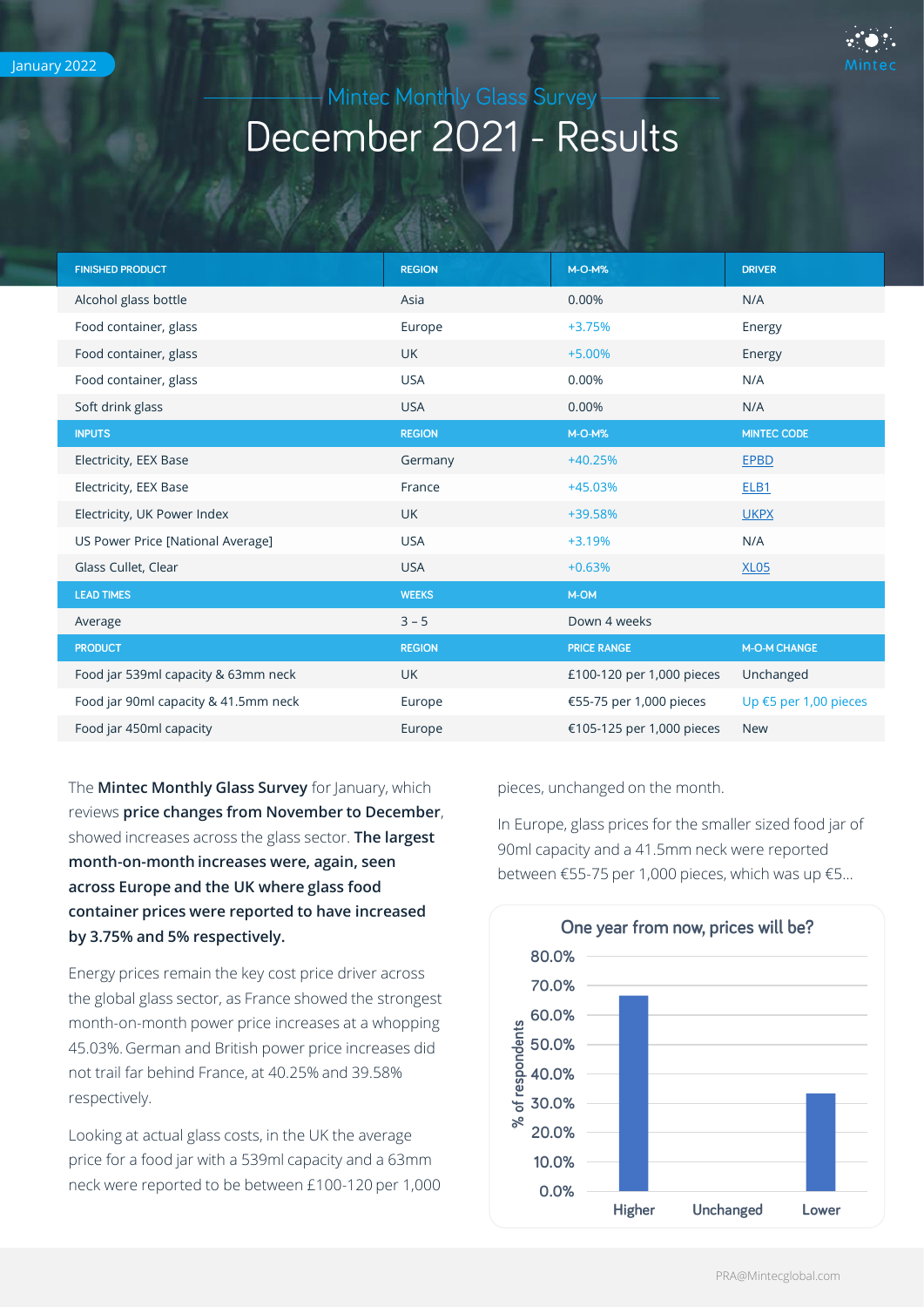…per 1,000 pieces. New this month is the 450 ml capacity glass jar for Europe, which comes in at between €105-125 per 1,000 pieces.

The US continued to show a different trend to Europe when it comes to energy prices, as electricity prices across the US increased by 3.19% compared to November, which comes after a significant drop of 11.45% seen in November.

Lead times decreased again in December, as the median came in at 3-5 weeks, which is down 4 weeks from November.

Finally, looking at where market participants expect glass prices to be in November 2022 the majority or survey respondent expect prices to be higher a year from now.

See overleaf for a relevant selection of glass input [prices which can be access via the Mintec Analytics](https://www.mintecglobal.com/mintec-analytics) platform.

## January Data Collection Now Open

December data collection for the Mintec Monthly Glass Survey is now live and market participants can submit their confidential answers [here](https://www.surveymonkey.co.uk/r/HYCNJTY). Results of this survey, which reviews price changes from December to January will be published in February, typically around the middle of the month. If you have any questions or would like to be included on the distribution email for this confidential survey, please contact [PRA@Mintecglobal.com.](mailto:PRA@Mintecglobal.com)